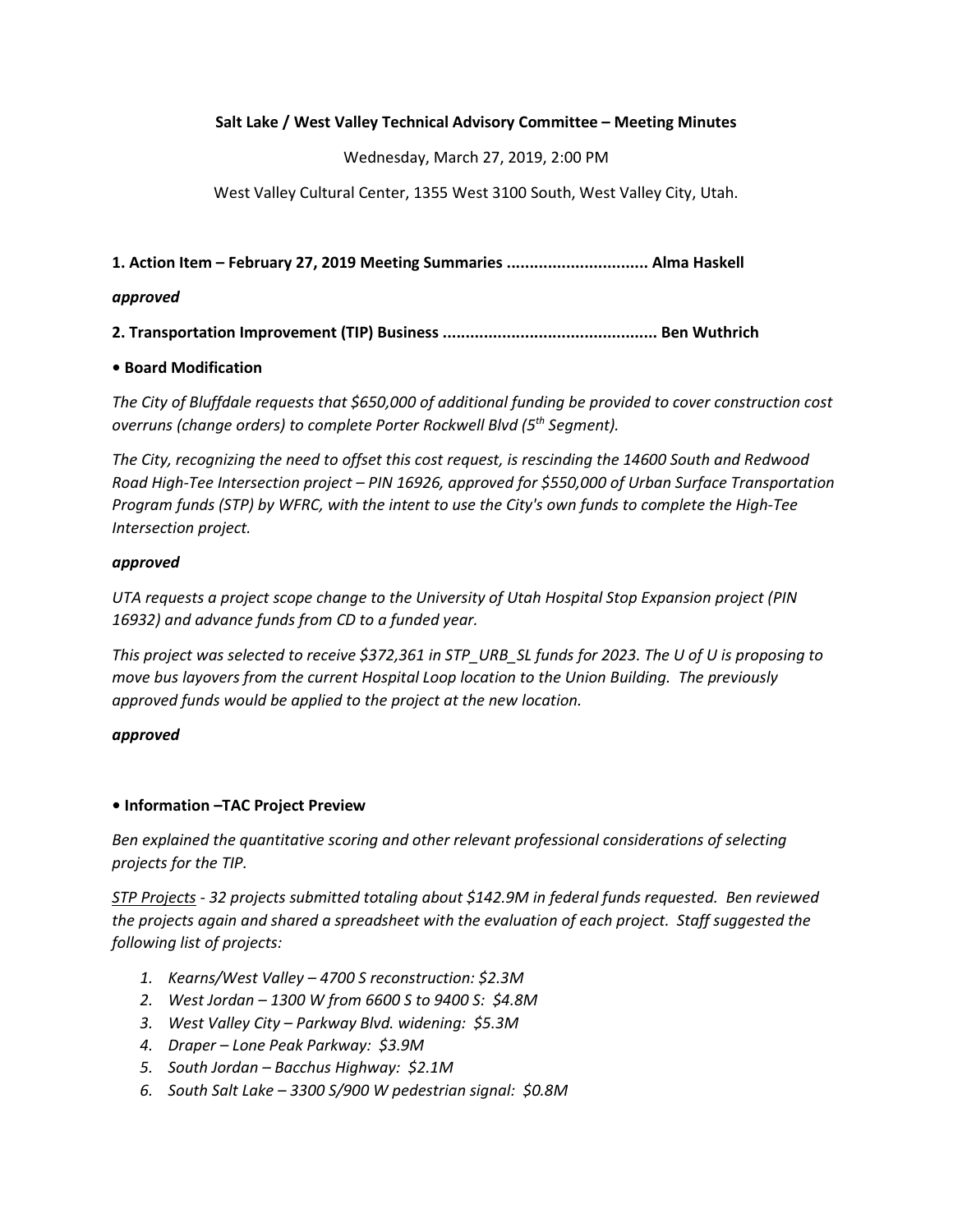- 7. Murray Winchester/700 W: \$2.6M
- 8. Taylorsville 5400 S/1900 W: \$0.4M
- 9. Midvale 7200 S/300 W: \$0.3M
- 10. Taylorsville Midvalley BRT Connector: \$2.0M (partial)

#### approved

CMAQ Projects – 9 projects submitted totaling about \$11.8M in federal funds requested.

Staff recommended the following:

- 1. Salt Lake City Green Bike expansion: \$0.2M (partial)
- 2. UTA Redwood/North Temple intermodal hub: \$1.4M (partial)
- 3. Sandy 9400 S/700 E: \$2.6M (partial)

#### approved

TAP Projects - 8 projects submitted totaling about \$4.4M in federal funds requested.

Staff recommended the following:

- 1. Magna 2820 S sidewalk: \$185K
- 2. Magna Canal Trail phase 5: \$90K
- 3. West Valley Cross Towne Trail: \$450K (partial)
- 4. Millcreek 4500 S sidewalk 1500 E to 1630 E: \$333K
- 5. Salt Lake City Green bike: \$200K (partial)

#### approved

6. Other Business ......................................................................................................... Alma Haskell

Next Meeting of Trans Com TAC – May 29, 2019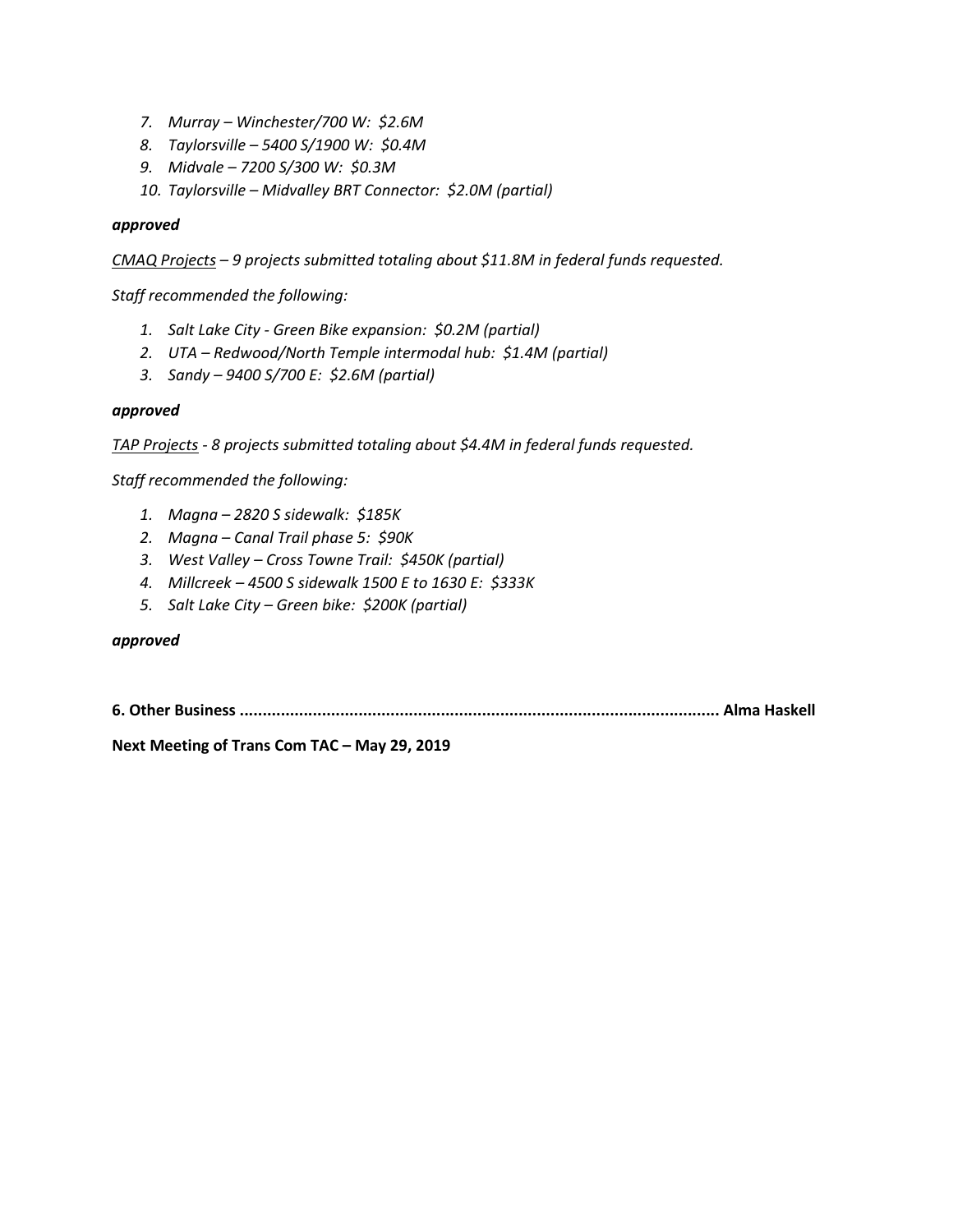# Attendance Roll

# Salt Lake Technical Advisory Committee

Date \_\_ March 27, 2019 \_\_

Please check your name or add it to the list below and update your contact information if needed.

| V | <b>Name</b>            | <b>Organization</b>        | Phone        | E-mail                       |
|---|------------------------|----------------------------|--------------|------------------------------|
|   | Adams, Michael A.      | <b>UDOT</b>                |              |                              |
|   | Alexander, Dave        | South SLC                  | 801.412.3238 | dalexander@sslc.net          |
|   | Allen, Mike            | <b>Cottonwood Heights</b>  |              |                              |
|   | Anderson, Cheryl       | <b>UTA Rideshare</b>       | 801.287.2062 | canderson@rideuta.com        |
|   | Andra, Trevor          | <b>Bluffdale</b>           |              | tandra@bluffdale.com         |
|   | <b>Baird, Scott</b>    | <b>SLCO</b>                | 801.468.2711 | sbaird@slco.org              |
| X | Baranowski, Bill       | West Jordan                | 801.569.5047 | billba@wjordan.com           |
|   | Barnes, Ken            | SL County                  | 385.486.6126 | kbarnes@slco.org             |
|   | <b>Beardall, Brent</b> | Salt Lake County           | 385.468.6610 | bbeardall@slco.org           |
|   | Beecher, Dave          | UTA                        | 801.237.1906 | dbeecher@rideuta.com         |
|   | Bennion, Wayne         | <b>WFRC</b>                | 801.363.4250 | wbennion@wfrc.org            |
| X | <b>Billings, Kip</b>   | <b>WFRC</b>                | 801.363.4250 | kbillings@wfrc.org           |
|   | <b>Bond, Shannon</b>   | <b>Stanley Consultants</b> | 801.293.8880 | bondshannon@stanleygroup.com |
| X | Bowers, Jonathan       | <b>Herriman City</b>       | 801.446.5323 | jbowers@herriman.org         |
|   | Brondum, Erik          | West Valley City           | 801.963.3406 | ebrondum@wvc-ut.gov          |
|   | Burns, Lesley          | Midvale                    | 801.567.7229 | lburns@midvale.com           |
|   | Calacino, Angelo       | SL County                  |              |                              |
|   | Cameron, Brandy        | <b>UDOT</b>                | 801.887.3719 | bcameron@utah.gov            |
|   | Cardon, Bruce          | UTA                        | 801.287.1234 | bcardon@rideuta.com          |
|   | Cooley, Scott          | <b>Draper</b>              | 801.656.6566 | Scott.cooley@draper.ut.us    |
|   | Coyle, John M.         | <b>SLC</b>                 | 801.535.6241 | John.coyle@slcgov.com        |
| X | Davenport, Greg        | West Jordan                | 801.569.5077 | gregd@wjordan.com            |
|   | Davison, Matthew       | Civil Science              | 208.705.6619 | mdavison@civilscience.com    |
|   | Deneris, George        | SL County                  | 801.703.4888 | gdeneris@SLCO.org            |
|   | Dowler, Paul           | Salt Lake City             | 385.215.4072 | Paul.dowler@slcgov.com       |
|   | Farah, Marwan          | <b>UDOT</b>                |              |                              |
|   | Fazio, Michael         | <b>Bluffdale</b>           | 801.849.9430 | mfazio@bluffdale.com         |
| X | Galang, Madeline       | SL County                  | 385.468.6622 | Mfrancisco.galang@slco.org   |
|   | Gilmore, Walt          | SL County                  | 801.468.2582 | wgilmore@slco.org            |
| X | Gilson, Brad           | Cottonwood Heights         | 801.694.7770 | brad@gilsonengineering.com   |
| X | Ginsberg, Adam         | Cottonwood Heights         | 801.571.9414 | adam@qilsonengineering.com   |
|   | Greenwood, Shane       | South Jordan               | 801.254.3742 | sgreenwood@sjc.utah.gov      |
|   | Hammond, Todd          | <b>Draper</b>              | 801.576.6336 | Todd.hammond@draper.ut.us    |
|   | Haskell, Alma          | <b>UTA</b>                 | 801.741.8813 | ahaskell@rideuta.com         |
|   | Heins, Kirsten         | Taylorsville               | 801.918.5796 | kheins@forsgren.com          |
|   | Howell, Jory           | Herriman                   | 801.446.5323 |                              |
| X | Hulbert, Crystal       | Salt Lake County           | 385.468.6623 | chulbert@slco.org            |
| X | Johnson, Dan           | <b>WVC</b>                 | 801.963.3228 | Daniel.johnson@wvc-ut.gov    |
|   | Johnson, Hal           | UTA                        | 801.232.1905 | hjohnson@rideuta.com         |
|   | Jones, Catherine       | <b>UDOT TOC</b>            | 801.330.4447 | catherinejones@utah.gov      |
|   | Jones, Jason           | <b>JUB Engineers</b>       | 801.886.9052 | jjones@jub.com               |
|   | Kano, Tosh             | City of Holladay           | 801.244.6103 | tkano@cityofholladay.com     |
|   | Klavano, Brad          | South Jordan               | 801.254.3742 | bklavano@sjc.utah.gov        |